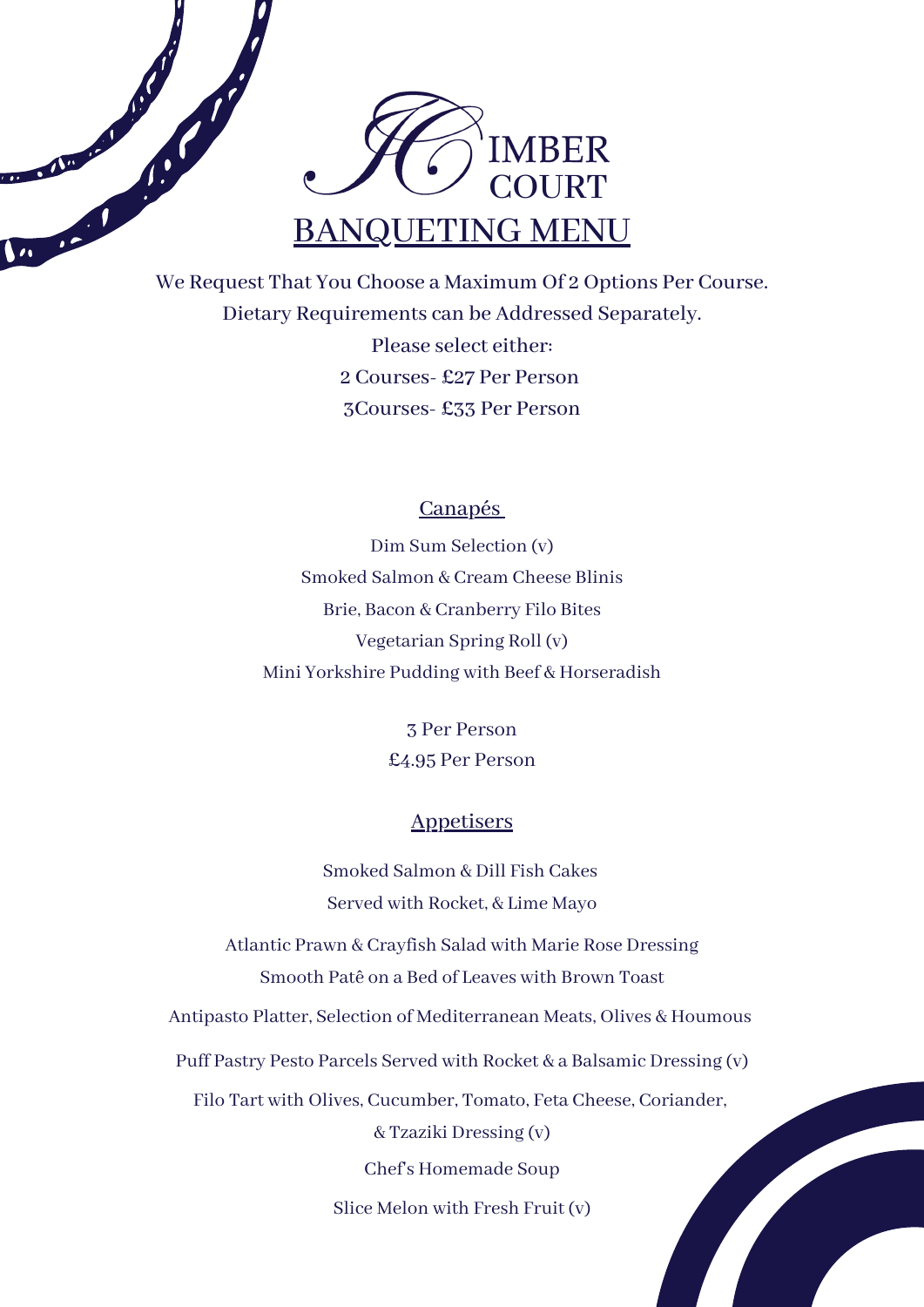

# Fish Dishes

Roasted Sea Bass with Spinach & a Red Pepper Dressing Steamed Salmon Served with a White Wine, Prawn & Spring Onion Sauce

## Entrées

Chicken Supreme Stuffed with Spinach and Stilton with a Port Wine Sauce Roasted Chicken Served with One of the Following Sauces: Red Wine & Herb White Wine & Mushroom Traditional Roast Gravy Pork Fillet Wrapped in Bacon with a Borderlaise Sauce Mint & Garlic Marinated Lamb Steak with a Red Wine Jus Braised Lamb Shank accompanied by a Course Mustard Potato Mash with a Rich Jus Roast Sirloin of Beef , medley of Potatoes and Asparagus with a Rich Burgundy Sauce

Chef's Homemade Steak Pie Served with a Rich Beef Gravy

Vegetarian Selection Mediterranean Vegetable Tart with Dolcelatte Goats Cheese Cous Cous Stuffed Peppers

All Main Courses served with Seasonal Vegetables and Potatoes